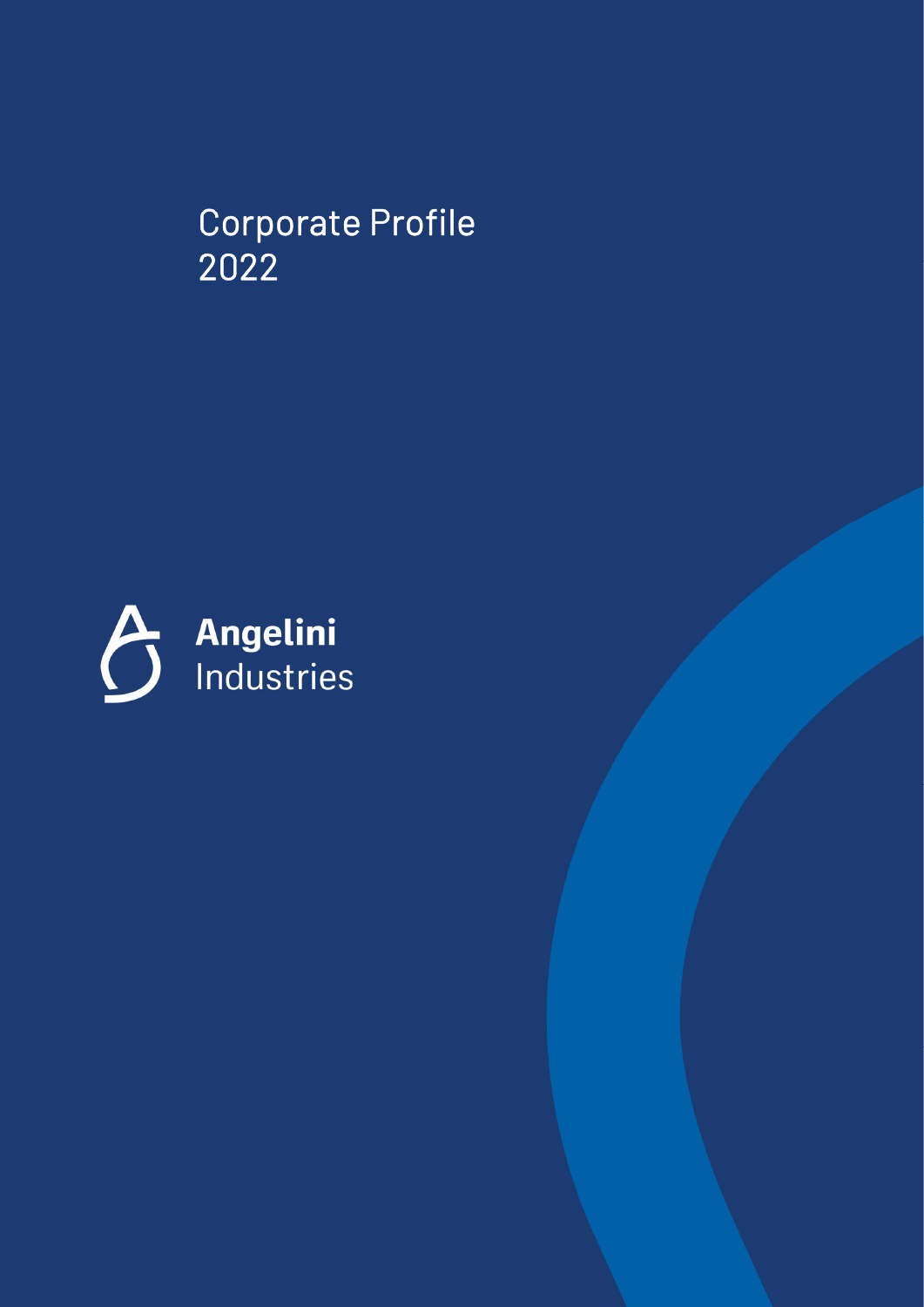

#### 1. Angelini Industries

Angelini Industries is an international group founded in Ancona, Italy, in 1919 by Francesco Angelini. Today Angelini Industries is a solid and multifaceted industrial group operating in 26 countries with 5.700 employees and revenues for 1,7 billion euros.

Angelini Industries operates in the following business sectors: Pharmaceuticals, Consumer Goods, Industrial Technology, Perfumery and Skincare & Suncare, Wine.

A growth-focused investment strategy, steady commitment to Research and Development and in-depth knowledge of markets and business sectors have made Angelini Industries one of the leading Italian companies in the areas in which it operates.

Angelini Industries is committed to reducing its environmental impact and finding increasingly cuttingedge solutions in the context of the **circular economy**. It also adopts the most advanced standards in the field of worker health and safety and the most stringent processes to ensure top quality by monitoring the entire production chain: from supplier certification, control of raw materials, the production process, the finished product and packaging, to sample checks at the sales point.

For 100 years, the **Angelini family** has been quiding the evolution of the group with an entrepreneurial style typical of Italian family-based capitalism.

#### Angelini Industries in numbers

## 40+

Companies belong to Angelini Industries, in Italy and overseas

# €1.7 billion

2020 revenues: 59% in Pharmaceuticals 27% in Consumer Goods 6% in Machinery – Industrial **Technology** 4% in Perfumery 1% in Wine

### Products marketed all over the world<br>Industries presence

5,700 **Employees** 

12 Production sites, consisting of: 6 in Italy 6 overseas

26 Countries with an Angelini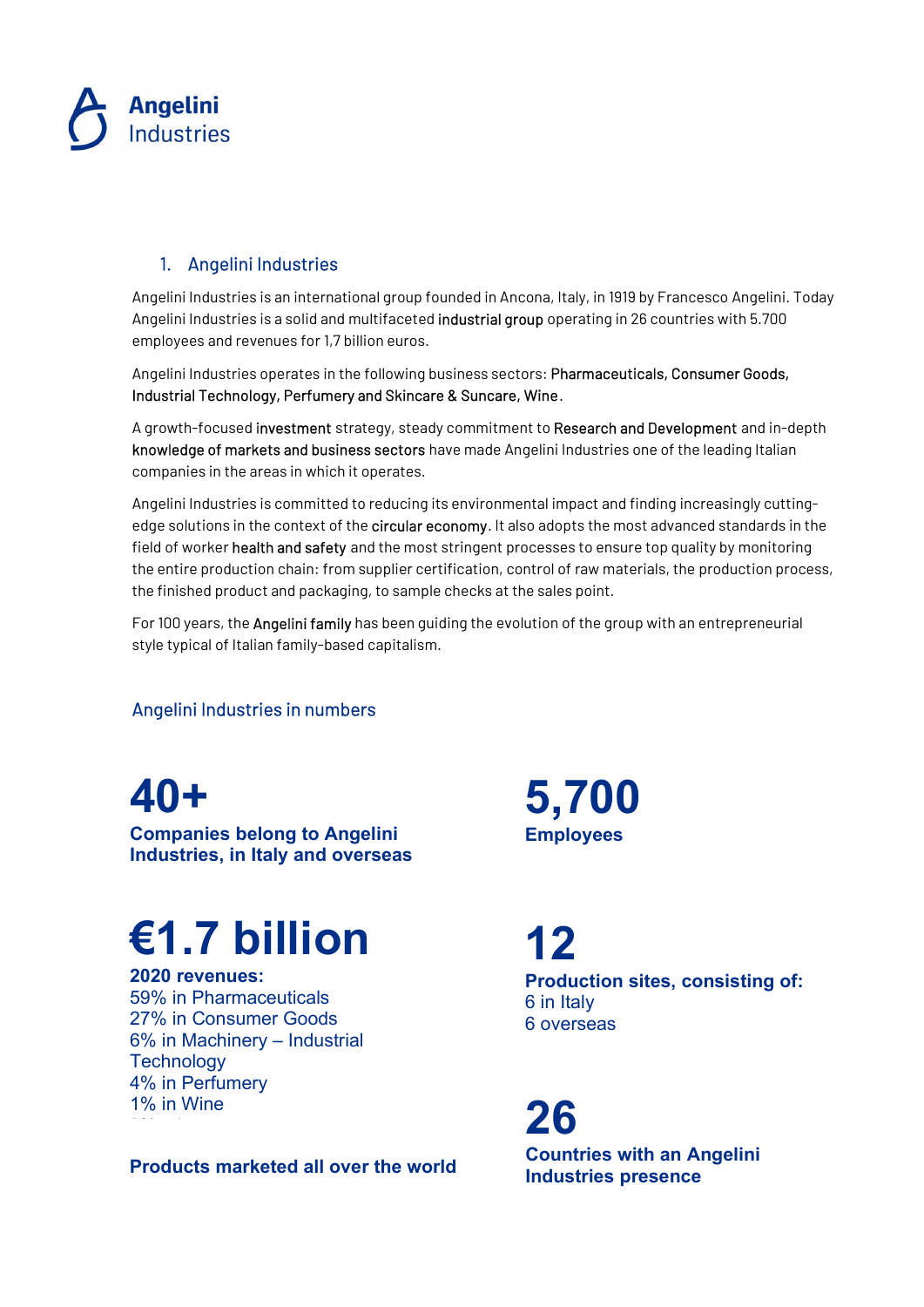

#### 2. Pharmaceutical Sector

Angelini Industries operates in the pharmaceutical sector with Angelini Pharma, an international group that researches, develops and markets health solutions with a prevalent focus on the areas of Brain Health, including mental health and epilepsy, Rare Diseases and Consumer Healthcare. It operates in 25 countries and employs over 3,000 people. Angelini Pharma is an integrated company, with extensive and recognized Research and Development programs, "World Class" production facilities and international marketing of active ingredients and leading pharmaceuticals in many market sectors.

Research has identified over the years active ingredients of great importance such as trazodone and benzydamine; programs are currently active for the development of new treatments to better adapt the therapy to the specific needs of the various patients. The company has public-private partnerships with universities and centers of excellence at a national and international level, recognizing scientific collaborations as an important contribution in creating innovation.

The 5 production plants of Angelini Pharma are at the forefront of technologies and industry standards as well as environmental protection, thanks to the use and integration of renewable sources. They are located, in Ancona (Finished Products), Aprilia - LT (Raw Materials) and Casella - GE (Amuchina brand products) - Italy. In Barcelona, Spain, it produces food supplements such as Pastillas Juanola. In Albany, Georgia -US (ThermaCare Heatwrap Products).

Angelini Pharma is directly present in Italy, Spain, Portugal, Austria, Poland, Czech Republic, Slovakia, Hungary, Germany, Romania, Bulgaria, Greece, Turkey, France, UK, Sweden, Holland, Switzerland, Belgium, Denmark, Finland, Norway , Iceland, Russia and the USA.

Strategic alliances with leading global pharmaceutical groups now allow the distribution of Angelini Pharma drugs all over 70 countries. These include Trittico® (trazodone, antidepressant), Latuda® (lurasidone hydrochloride, antipsychotic), Tantum® (benzydamine, anti-inflammatory), Aulin® (nimesulide, anti-inflammatory analgesic), Vellofent® (fentanyl, analgesic), and Xydalba® (dalbavancin, antibiotic).

#### Angelini Pharma in numbers

70+ Countries in which products are marketed

40+ Commercial partners 3,000 **Employees** 

25 Countries in which the company is directly present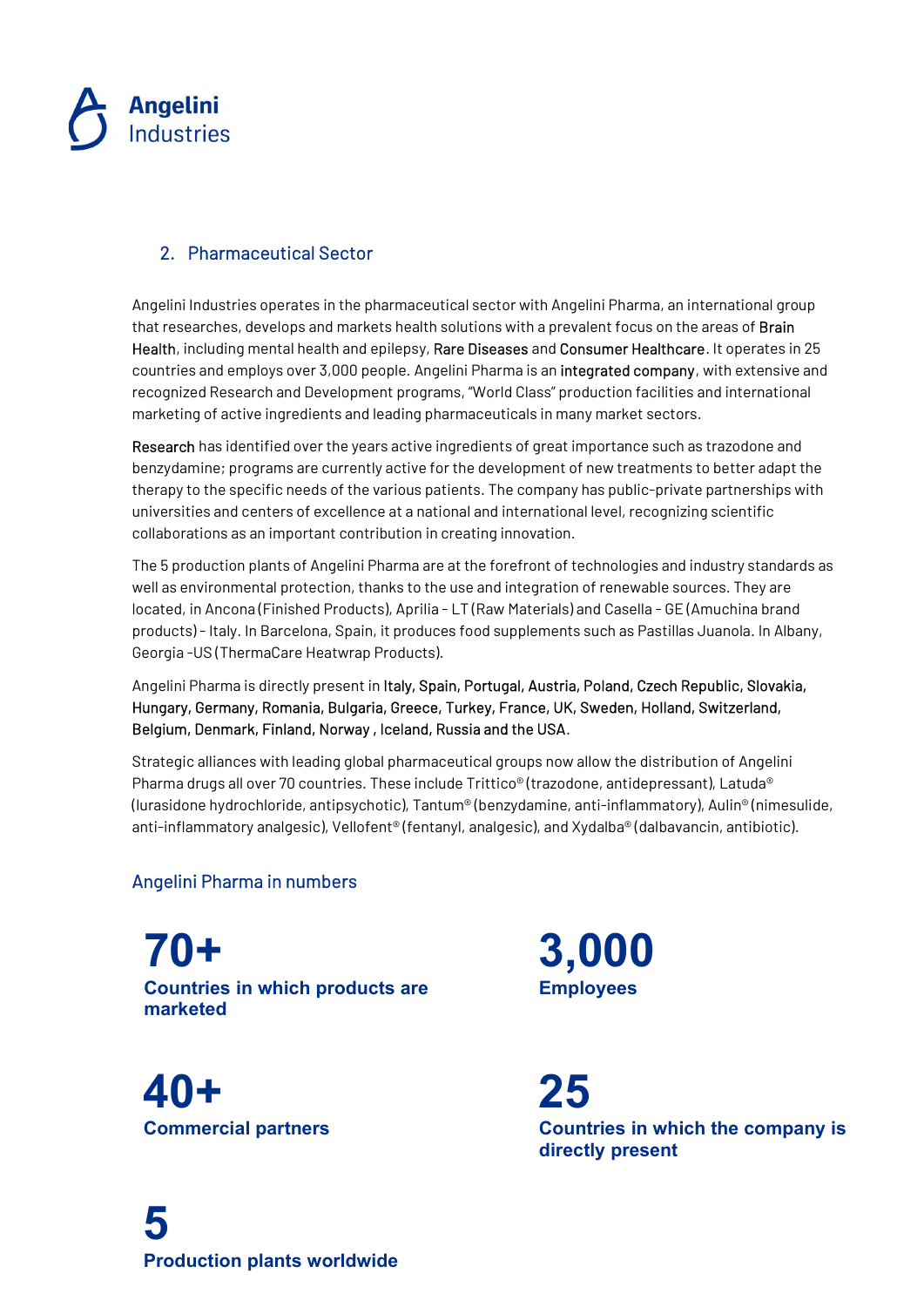

#### 3. Consumer Goods

Consumer goods is the second sector for contributions in profits for Angelini Industries, which is present in this field with 3 companies: Fater, Angelini Consumer and MadreNatura

#### The Fater Joint Venture

Fater, company founded by the Angelini family in 1958, is since 1992 a joint venture with Procter & Gamble.

It is a leader in the Italian market for absorbent hygiene products, with brand such as Lines, Lines Specialist and Pampers, and a key player in the European Fabric and Home Care market, with brand such as ACE, that is commercialized in 38 states worldwide.

In Italy, 3 out of 4 familes have at least one product by Fater in their homes.

Innovation has been what guides the company since its beginning: firstly in Italy, in the 60's, revolutionising hygienic-sanitary market with the introduction of disposable baby diapers and feminine hygiene products, which were largely non-existent at the time. Fater has grown in different categories throughout the years like pads for incontinence (1979), ultra slim tampons for women (1992) and lastly redisigning, after the acquiring ACE, Neoblanc and Comet (2013), the entire line for fabric and household cleaning detergents.

For what regards sustainability, Fater has 3 objectives: reducing the use of 50% of vergine plastic before 2025; Creating products that have less environmental impact; Analyzing the environemntal footprint along its value chain.

Every brand within the company has developed its social purpose that, with specific projects, has an impact on the related themes in which each category operates.

The company invests approximately 4% of its annual turnover in innovation, it counts 1.600 employees (Italy and worldwide), it has a turnover of 874 mln euros in 2020-21.

The company's headquarters are in Spoltore (PE), with production facilities in Pescara and Campochiaro, Italy, and abroad, in Porto, Portugal, and in Gebze, Turkey.

#### Fater in numbers

1,600 Employees

38 Countries in which the products are distributed

2 Production facilities in Italy

2 Production facilities overseas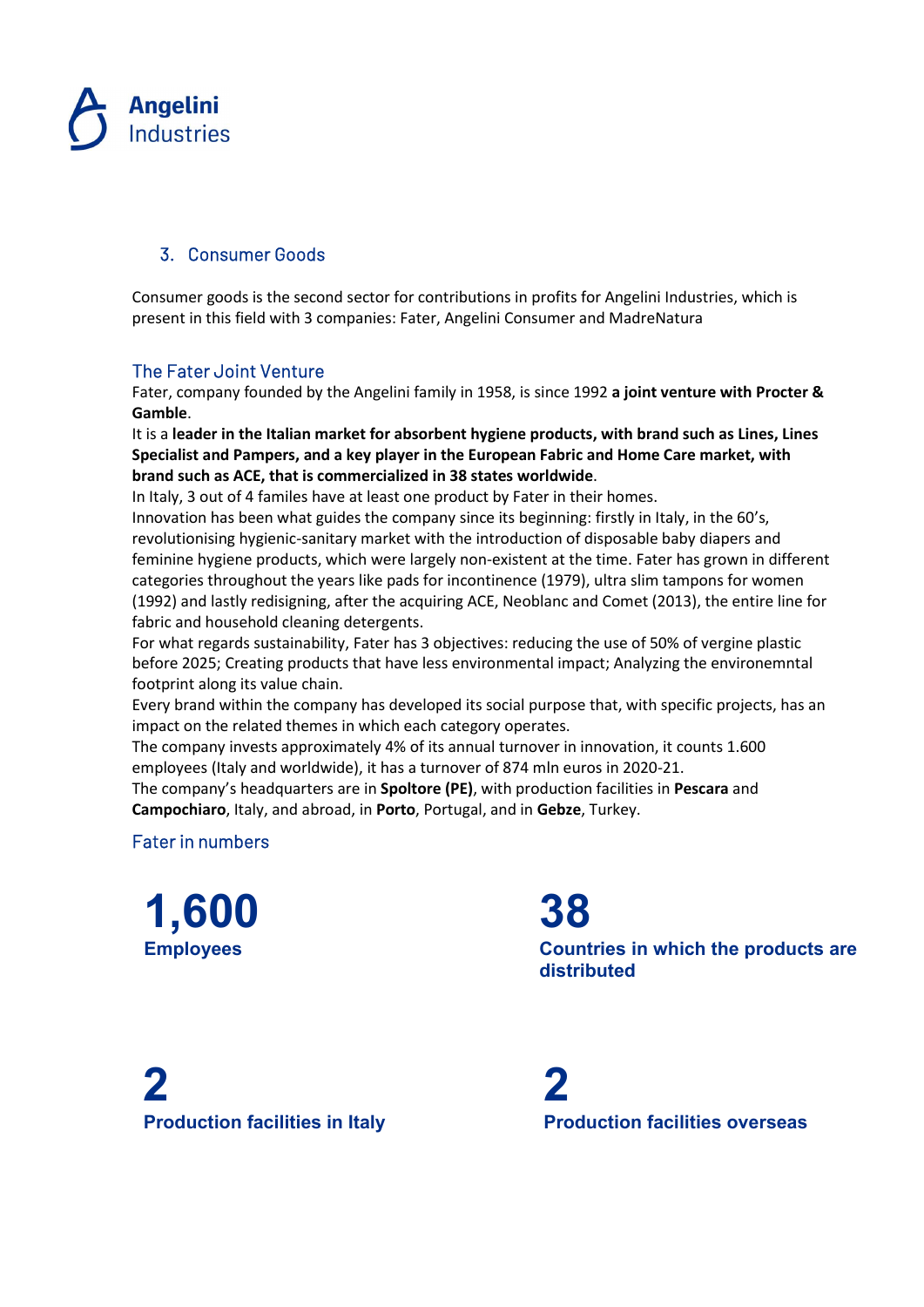

#### Angelini Consumer

Angelini Consumer is the division of Angelini Industries dedicated to the world of consumers and the design and development of new businesses.

A real laboratory for the development of new ideas and business opportunities, always in the name of economic, social and environmental sustainability and with the aim of bringing quality to the families and communities, caring for new families from the moment of infancy to the needs related to mature age.

#### The MadreNatura Joint Venture

MadreNatura, founded in 2019 and headquartered in Lenzburg (Switzerland), is an equal joint venture between Angelini Industries and Hero Group. It brings together the knowledge of the two companies to offer mothers and fathers a healthy and balanced food path for their children. The brand which MadreNatura presents to consumers is Hero SOLO 100% Biologico.

MadreNatura wants to be close to families with young children, thanks to the know-how of both industrial groups. With the mission of "Giving children the best start in life", MadreNatura's aim is to bring a healthy growth to every home where there is a child through a natural diet based on fruit and vegetables.

The Hero SOLO line of products includes homogenized, pureed fruit, cereals, pasta and snacks. They are all 100% organic and natural baby foods, prepared with simple ingredients and nothing more.

#### MadreNatura in numbers

1 Brand: Hero SOLO

27 Product references

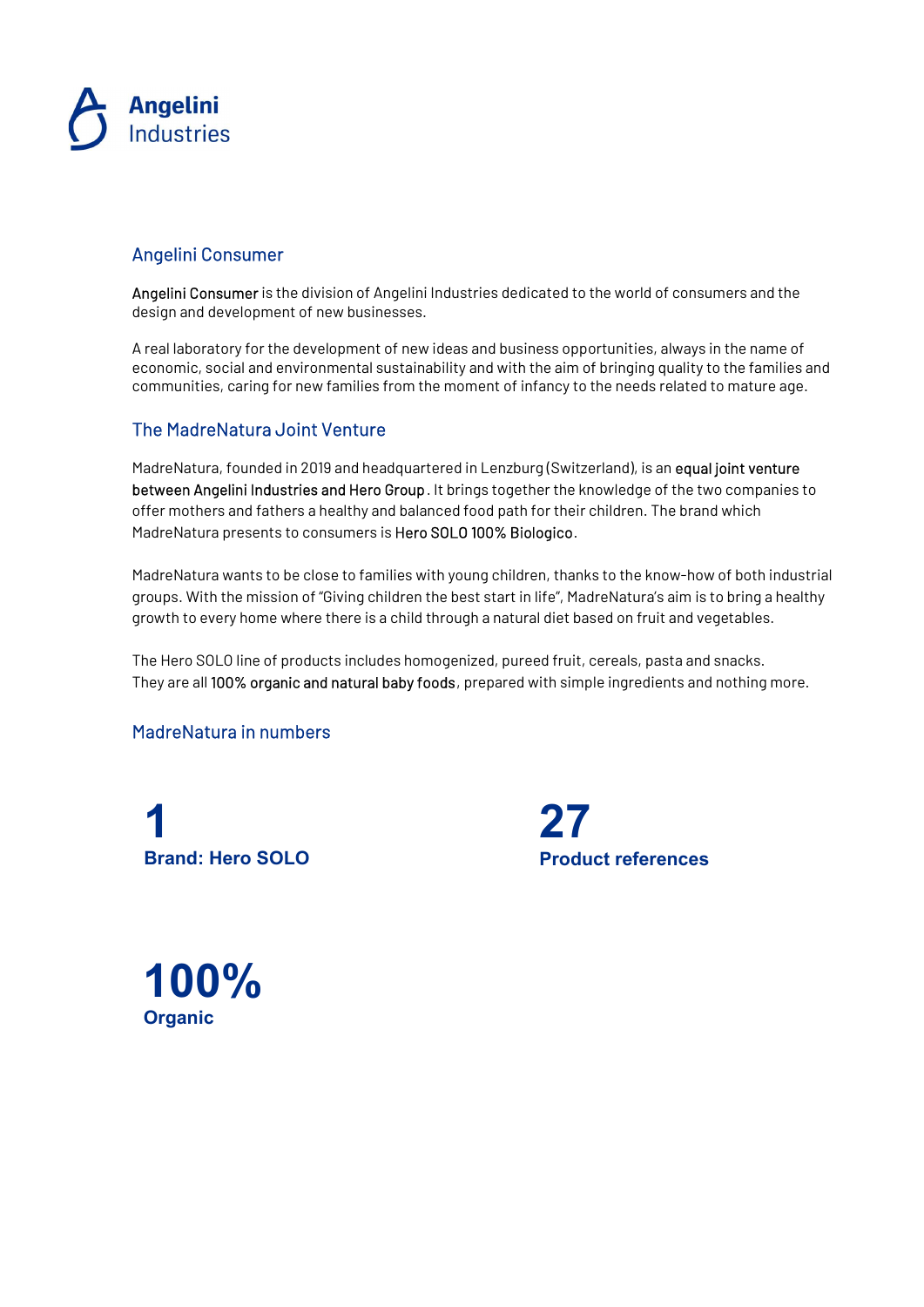

#### 4. Industrial Technology

#### Fameccanica

With more than 1.200 machines delivered worldwide, over 750 patents and 700 employees in the three production sites in Italy (San Giovanni Teatino, in the province of Chieti), China (Shanghai) and the United States (West Chester), Fameccanica designs and develops technologies, robotics and services for industrial production of FMCG (Fast-Moving Consumer Goods) products, sustainable packaging, automated handling and recognition for logistics and digital services dedicated to process optimization, with a constant focus on sustainability and continuous innovation.

Founded in 1975, historically specialized in the design and production of production lines for consumer goods and leader in the sector of disposable hygienic products, over the years it has constantly innovated by developing new technologies with high productivity and digital services with high added value, becoming a player reference for Smart Factory Automation. In 2021 it was nominated the most innovative Italian company according to EPO (European Patent Office), with 85 patents request made.

Today, Fameccanica designs and develops products, solutions and services capable of improving automation processes and production for a wide range of products, such as: disposable absorbent products for personal hygiene, personal and home care products, pods and single-dose detergents, disposable first aid devices and products (ie patches), liquid bottling, sustainable packaging and robotics for the handling and automatic recognition of parcels (e-commerce logistics).

#### Fameccanica in numbers

1975 Foundation

700 **Employees** 

3 Production locations Italy **China** USA

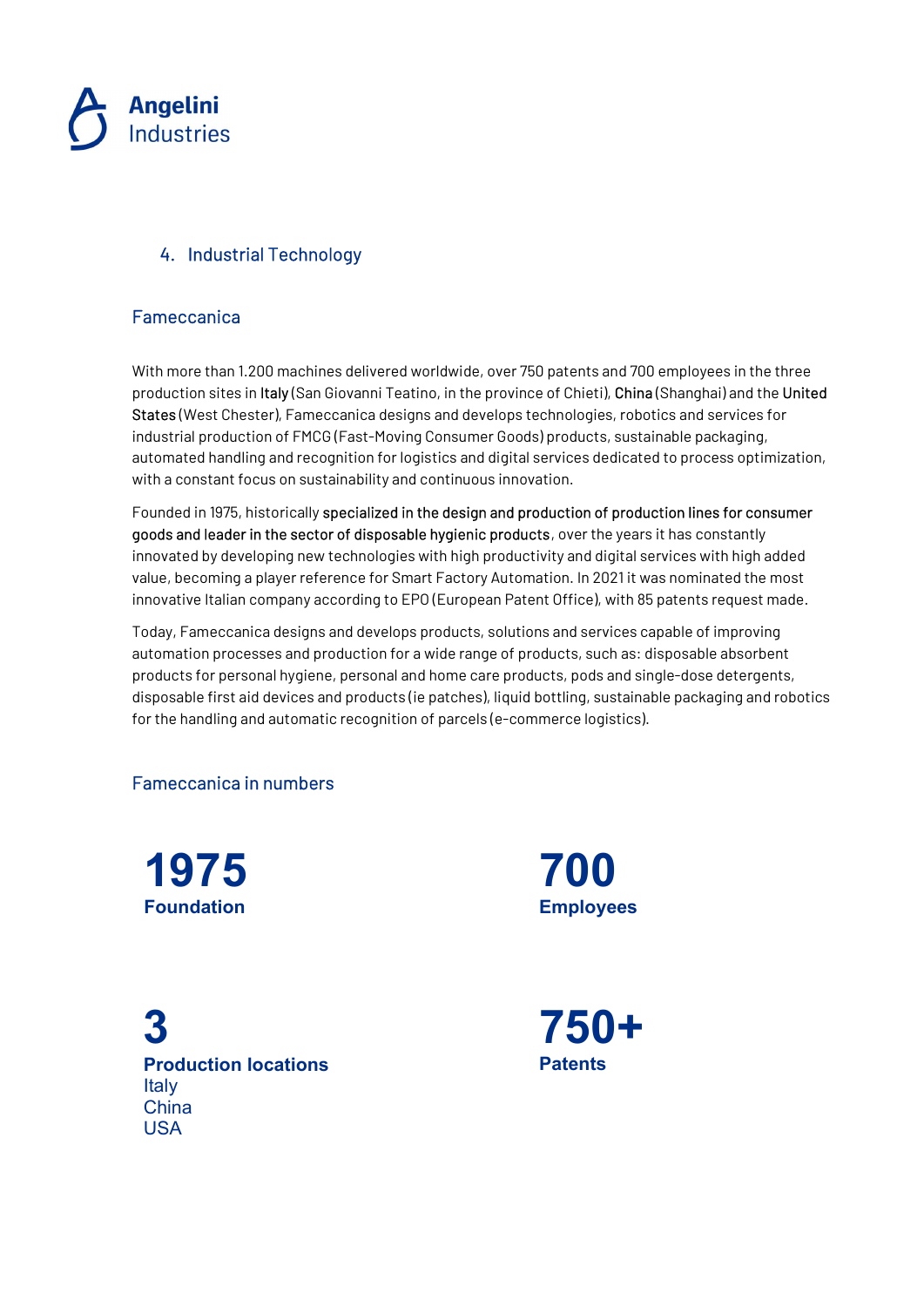

#### Angelini Technologies

Fameccanica is the main company of Angelini Technologies, the division of Angelini Industries in the field of industrial technology. Its goal is to bring together an ecosystem of companies dedicated to the design and development of technologies, products and services aimed at improving production and industrial processes.

In line with Angelini Industries' purpose, Angelini Technologies' mission is to improve people's daily lives, whether they are the direct user of this technology or the end user of the products it develops.

#### 5. Perfumery

Angelini Beauty is the business unit of Angelini Industries, based in Milan, operating in the selective perfumery and dermocosmetics (skincare & suncare) sectors.

It deals with the creation, development and international distribution of the perfume lines of Trussardi, Laura Biagiotti, Blumarine, Chiara Ferragni, Mandarina Duck, Angel Schlesser, Armand Basi and Anne Möller's skincare & suncare.

Angelini Beauty is present in strategic markets such as Italy, Germany, Spain, Portugal, Austria and Switzerland, with a team of 200 employees, which breathes and transmits "Made in Italy" excellence.

Making the consumer dream through the magic and uniqueness of its products is Angelini Beauty's mission, that, in constant respect of the identity and uniqueness of each brand, creates fragrances and products for the care and protection of the skin, also paying great attention to design and communication, collaborating with the major international talents in the sector.

#### Angelini Beauty in numbers

80 Countries around the world in which Angelini Beauty fragrances are widespread